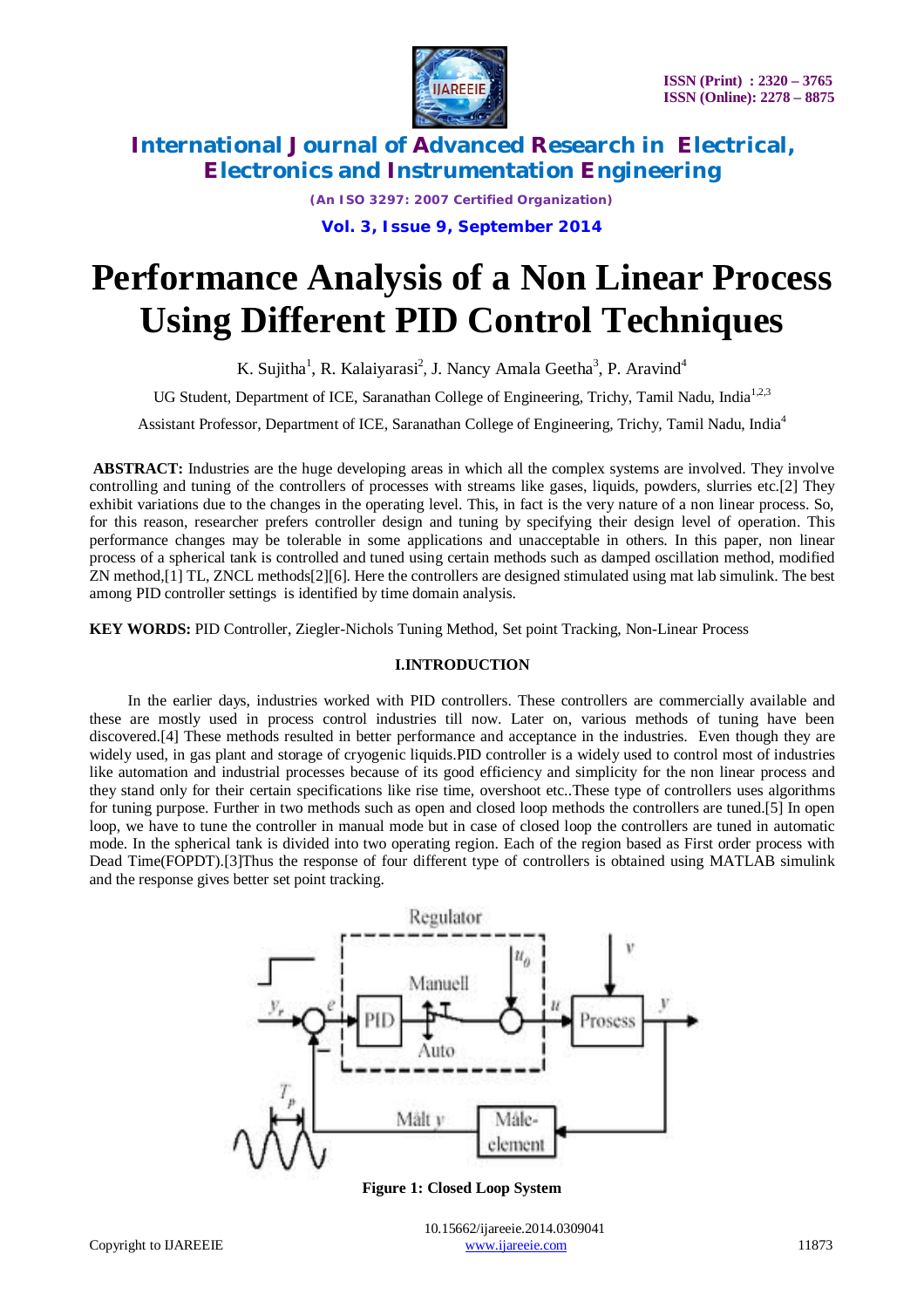

*(An ISO 3297: 2007 Certified Organization)*

# **Vol. 3, Issue 9, September 2014**

# **II.CONTROLLER DESIGN**

The Different Types of Tuning Methods used for the Non Linear processes are[6] 1.Ziegler-Nichols method 2.Modified ZN method 3.Tyreus-Luyben method 4.Damped Oscillation method 5.Minimum Error Criteria(IAE,ISE,ITAE)

### *A.Closed Loop ZN Method(Ultimate Cycle)*

It is based on adjusting a closed loop until steady oscillations occur. This is based on frequency response analysis.(from the bode plot and root locus technique we can calculate these parameters)[1]. Ultimate Gain=  $k_u=1/m$ period of Cycling =  $p_u = 2\pi/\omega c_0 \text{min/cycle}$ 

#### **Table1: Controller Parameters for Closed Loop Ziegler-Nichols Method**

| <b>Controller</b> | IУP     | л.     | AD                       |
|-------------------|---------|--------|--------------------------|
|                   | ).5kcu  |        | $\overline{\phantom{0}}$ |
|                   | 0.45kcu | Pu/1.2 | $\overline{\phantom{0}}$ |
| $\overline{P}$    | .6kcu   | Pu/2   | $P_{11}/8$               |

### *B.Tyreus-Luyben Method*

 It is equivalent to ZN method, the only difference is controller settings. It is applicable only for PI&PID controllers.[2] It has an advantage that consumption of time is reduced and the system is forced to margin in case of instability.

### **Table2: Controller Parameters for Closed Loop Tyreus-luyben Method)**

| Controller | T<br><b>IMP</b> | --<br>A | $\mathbf{r}$<br>$\mathbf{n}_D$ |
|------------|-----------------|---------|--------------------------------|
| PI<br>- 14 | Kcu/3.2         | 2.2Pu   |                                |
| PID        | Kcu/3.2         | 2.2Pu   | Pu/6.3                         |

# *C.Modified ZN Method*

It is applicable in case of ¼ decay ratio and large overshoots attained these can be the resultant of variation in the set point. [2]This condition is unacceptable and hence we go for conventional methods like MZN.

### **Table3: Controller Parameters for Closed Loop Modified Ziegler-Nichols Method)**

| $\sim$<br>Controller | $-$<br><b>INP</b> | - -<br>A            | $-$<br>JМ      |
|----------------------|-------------------|---------------------|----------------|
| Some overshoot       | $0.33$ kcu        | $P_{U/\mathcal{L}}$ | $P_{\text{u}}$ |
| No overshoot         | $0.2$ Kcu         | $P_{u/z}$           | Pu/            |

### *D. Damped Oscillation Method*

In many plants, sustained oscillations for testing purposes are not allowable. So this method is more accurate than ultimate method.[2]By using only proportional action and starting with a low gain, the gain is adjusted until the transient response of the closed loop shows a decay ratio of ¼.the rest time and derivative time are based on the period of oscillation, P, which is always greater than the ultimate period  $P_{\mu}$ .

For PID control,  $T_D = P/6$  and  $T_E = P/1.5$ 

### **Table4: Controller Parameters for Closed Loop Damped Oscillation Method)**

| <b>Controller</b> | Kр       | ובו    | nп   |
|-------------------|----------|--------|------|
|                   | $1.1$ Gd |        |      |
| PI                | $1.1$ Gd | Pd/2.6 |      |
| PID               | $1.1$ Gd | Pd/3.6 | Pd/9 |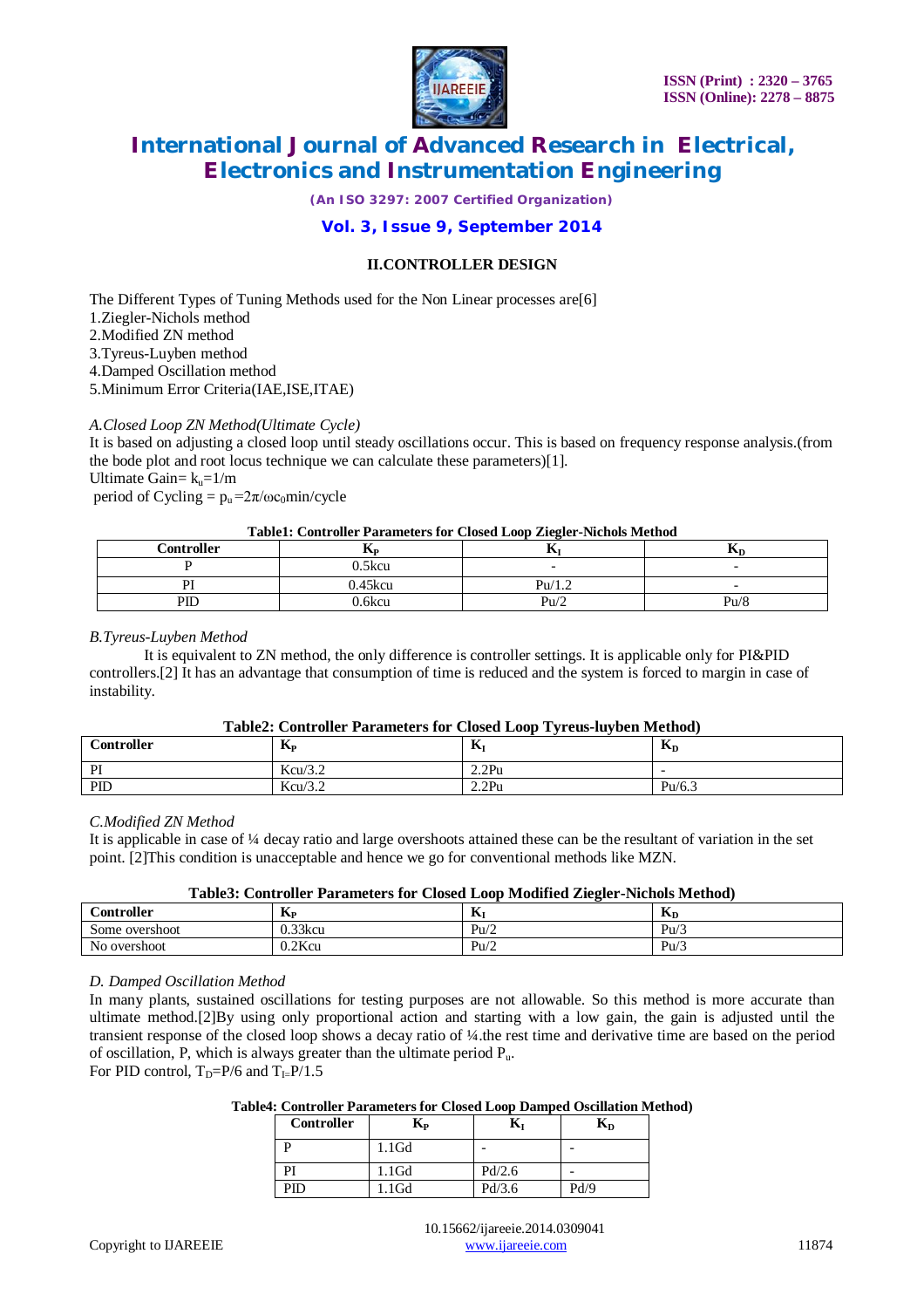

*(An ISO 3297: 2007 Certified Organization)*

# **Vol. 3, Issue 9, September 2014**

The reason we choose these methods is that they give effective output performance than the other methods like IMC etc..which has been implemented by others.

# **III.MATHEMATICAL MODELLING**



**Figure 2: Schematic Diagram**

The picture shown above is the spherical tank which has its own non linear dynamic behaviour. The spherical tank system consists of a maximum height of 0.6meter and its maximum radius is about 0.6 meter. The tank level at any instant can be measured by the combination of orifice and Differential pressure transmitter which has its output as (4 - 20)mA. This obtained output is compared with the desired set point value of level .[5] The resultant error signal is amplified based on the controller specifications. The output of the controller is used to vary the flow rate of the inlet  $q1(t)$  of the spherical tank so that we can able to maintain the set point at our desired level of the tank. An Electro pneumatic converter can be used to convert the controller output of (4 -20)mA in to a pneumatic signal of (3-15) psi.So that the final control element will be able to throttle the inflow rate. [6]

Let us consider,

 $q1(t)$ -flow rate of input to the tank in m3/sec

 $q2(t)$  -flow rate of output of the tank in m3/sec

H - spherical tank Height in meter.

R – tank radius in meter (0.5 meter).

 $X_0$  - Thickness of the pipe in meter(0.04 meter).

By the law of conservation of mass , the non-linear equation obtained for the spherical tank is,  $Q_1(t) - Q_2(t) = Ah_1 * dh_1/dt$ 

Where  $A=\pi^*r^2$ Radius on the surface of the fluid depends on the level (height) of fluid in the tank  $r = \sqrt{2rh_1-h_1}^2$ therefore

 $A = \pi (2rh_x-h_x^2)$ then  $Q_{2(t)=\sqrt{2}g(h-x_{0}),a=\pi(x_{0}/2)^{2}}$  $Q(s)=a\sqrt{2g}H(s)/2(\sqrt{h_0-x_0})=\pi(2rh_x-h_x)^2SH(S)$ By linearizing the non linearity in spherical tank, we get  $H(S)/Q(S)=1/\pi(2rh_x-h_x^2)S + a\sqrt{2g/2}(\sqrt{h_x-x_0})$ By applying the steady state condition, the linearized transfer function of the plant obtained is,

| Y(S) | $= 0.036 \text{ e}^{-2s}$ |           |                           |
|------|---------------------------|-----------|---------------------------|
| U(S) | $2.5s+1$                  |           | For step change at 60LPH  |
| Y(S) | $= 0.057$                 | $e^{-2s}$ | For step change at 120LPH |
| U(S) | $33S+1$                   |           |                           |

 10.15662/ijareeie.2014.0309041 Copyright to UAREEIE www.ijareeie.com 11875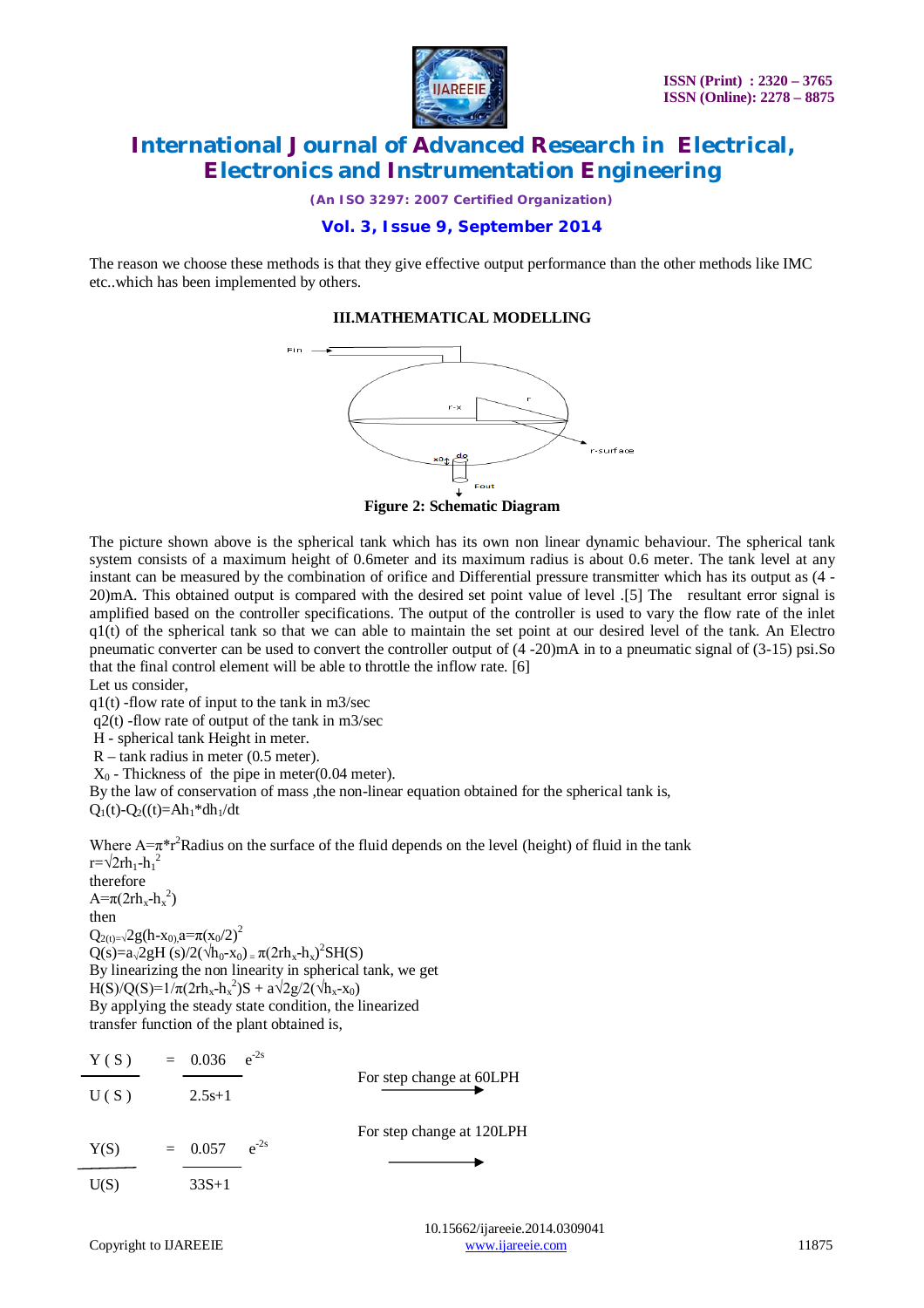

*(An ISO 3297: 2007 Certified Organization)*

# **Vol. 3, Issue 9, September 2014**

# **IV.ANALYSIS**

Thus we have tunned the controllers by this four methods and we examine the results as shown in the table:

*A.Performance Criteria for region 1 :*

| <b>Methods</b>                    | Rise time $(t_r)$<br>in<br>seconds | Settling time $(t_s)$ in<br>seconds | Peak(t <sub>p</sub> ) | Peak<br>overshoot $(M_n)$<br>$\frac{6}{9}$ |
|-----------------------------------|------------------------------------|-------------------------------------|-----------------------|--------------------------------------------|
| Modern Zeigler-<br><b>Nichols</b> | 4.6                                | 12.1                                | 1.89                  | 7.7                                        |
| Zeigler-Nichols                   | 1.03                               | 6.28                                | 1.24                  | 24                                         |
| Tyreus-Luyben                     | 26.5                               | 48.8                                | 0.996                 | $\overline{0}$                             |
| Damped Oscillation                | 0.154                              | 10.4                                | 3.47                  | 171                                        |

### **Table 5: Time Domain Analysis for First Region at 60LPH:**

### **Table 6: Error Analysis for First Region at 60LPH**

| <b>Methods</b>     | <b>IAE</b> | <b>ITAE</b> | <b>ISE</b> |
|--------------------|------------|-------------|------------|
| Modified ZN        | 7.126      | 6.476       | 2.0767     |
| Zeigler-Nichols    | 3.7014     | 4.4455      | 980.195    |
| Tyreus-Luyben      | 3.695      | 395.54      | 2.838      |
| Damped Oscillation | 2.7357     | 7.5060      | 2.8225     |

Here we can recognize that the peak overshoot and the corresponding settling time is less in MZN when compared to other methods. It gives better settling time and overshoot.

*B. Time domain Performance Criteria :*

| Table 7: Time Domain Analysis for Second Region at 120LPH: |                   |                 |             |                     |  |
|------------------------------------------------------------|-------------------|-----------------|-------------|---------------------|--|
| <b>Methods</b>                                             | Rise time $(t_r)$ | <b>Settling</b> | $Peak(t_n)$ | Peak                |  |
|                                                            |                   | $time(t_s)$     |             | overshoot( $M_p$ )% |  |
| Modern Zeigler-Nichols                                     | 2.98              | 24.6            | 1.69        | 33.2                |  |
| Zeigler-Nichols                                            | 1.08              | 17.7            | 1.58        | 57.5                |  |
| Tyreus-Luyben                                              | 3.87              | 27.2            | 1.1         | 9.57                |  |
| Damped Oscillation                                         | 0.253             | 15              | 2.77        | 149                 |  |

### **Table 8: Error Analysis for Second Region at 120LPH**

| <b>METHODS</b>     | <b>IAE</b> | <b>ITAE</b> | <b>ISE</b> |
|--------------------|------------|-------------|------------|
| Modified ZN        | 7.165      | 3.451       | 4.390      |
| Zeigler-nichols    | 4.258      | 2.381       | 2.104      |
| Tyreus-luyben      | 3.712      | 1.544       | 8.745      |
| Damped oscillation | 2.716      | 3.969       | 5.921      |

In this state, we choose MZN is the best method than the others because overshoot is less when compared to other conventional methods.